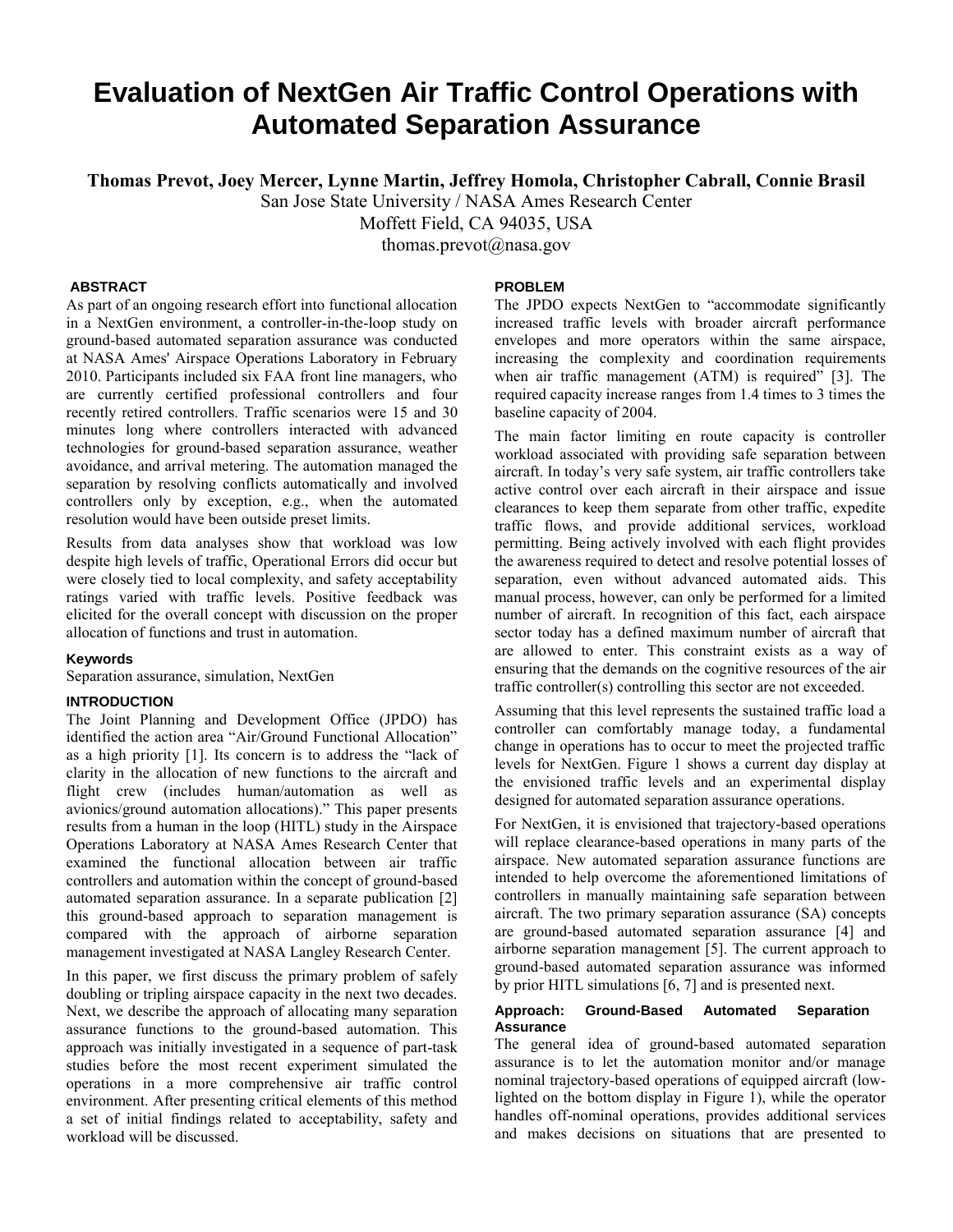

**Figure 1: NextGen traffic on current day controller display (top) and experimental display (bottom)**

him/her (high-lighted on bottom display in Figure 1). The separation responsibility resides with the service provider, which means the air traffic controller and ground-based automation. The primary difference from today's system is that the ground-based automation is responsible for conflict detection and that separation assurance automation generates conflict resolution trajectories integrated with data link. The modified trajectories are sent to the aircraft either by the controller or directly by the ground-based automation, whenever certain predefined criteria are met. The flight crews' responsibilities related to separation assurance do not change from today.

# **Concept of Operations**

### *NextGen Air Traffic Environment*

The concept of automated separation assurance is enabled by integrating controller workstations, ground-based automation, data link, flight management automation, and flight deck interfaces. The ground automation creates, maintains, and communicates trajectories for each flight. The air traffic environment is generally based upon the mid-term environment for the high altitude airspace outlined by the Federal Aviation Administration (FAA) [8] and assumes the following characteristics: Each aircraft entering high altitude airspace is equipped with an FMS that meets a required navigation performance value of 1.0 and have integrated data link for route modifications, frequency changes, cruise altitudes, climb, cruise, and descent speeds, similar to those available in current day Future Air Navigation System technology. Data link is the primary means of communication, and all aircraft are cleared to proceed, climb, cruise and

descend via their nominal or uplinked trajectories. High accuracy surveillance information for position and speed is provided via Automatic Dependent Surveillance Broadcast (ADS-B) or a comparable source. In order to reduce trajectory uncertainties, FMS values for climb, cruise/ descent speeds, and weight are communicated to the ATC system. The goal is to make conflict detection highly reliable and to detect trajectory-based conflicts with enough time before initial Loss Of Separation (LOS). However, some sources of trajectory uncertainties remain and include flight technical differences, trajectory mismatches between the air and the ground, inaccurate performance estimates and inaccurate weather forecasts used by the air and the ground automation. A conformance monitoring function detects off-trajectory operations and triggers an off-trajectory conflict probe. The trajectory generation function used for conflict resolution and all trajectory planning provides FMS compatible and loadable trajectories. These trajectories account for the nominal transmission and execution delays associated with data link messaging. Automated trajectory-based conflict resolutions are generated for conflicts with more than three minutes to initial loss of separation. When conflicts are detected within a short time before LOS, an automated tactical conflict avoidance function can generate heading changes and send this information to the flight deck via a separate high-priority data link path.

### **New Technologies for Air Traffic Controllers**

In order to provide the required automation support to the controller, a new NextGen ATC workstation prototype was developed built upon an emulation of the operational enroute controller system. The workstation provides access to key functions that support the operator in managing high traffic densities effectively. Figure 2 shows the controller display as implemented in NASA's Multi Aircraft Control System (MACS) the software that is used for this research [9].

All functions for conflict detection and resolution, trajectory planning and routine operations are directly accessible from the tactical controller display. Transfer of control and communication between controllers is conducted by the automation close to the sector boundaries. Nominally, aircraft are displayed as chevrons with altitudes, a design originally developed for cockpit displays of traffic information [10]. Traffic conflict information, hazard penetration and metering information is presented where applicable. Full data tags are only displayed in short-term conflict situations, or when the controller selects them manually. Time-based metering is supported via timelines and meter lists. The timelines show aircraft's estimated and scheduled arrival times at specific fixes, which are often meter fixes into congested airports.

The controller can request trajectories to avoid traffic conflicts, weather hazards and solve metering conflicts via various easy-to use mechanisms: via use of keyboard entries, data tag items, the conflict list and/or the timeline. The automated trajectory-based conflict resolutions are generated by an autoresolver module originally developed as part of the Advanced Airspace Concept [4]. When initiated by the controller, the automatically generated trajectory becomes a trial trajectory (indicated in cyan in Figure 2). All trajectory changes are immediately probed for conflicts and provide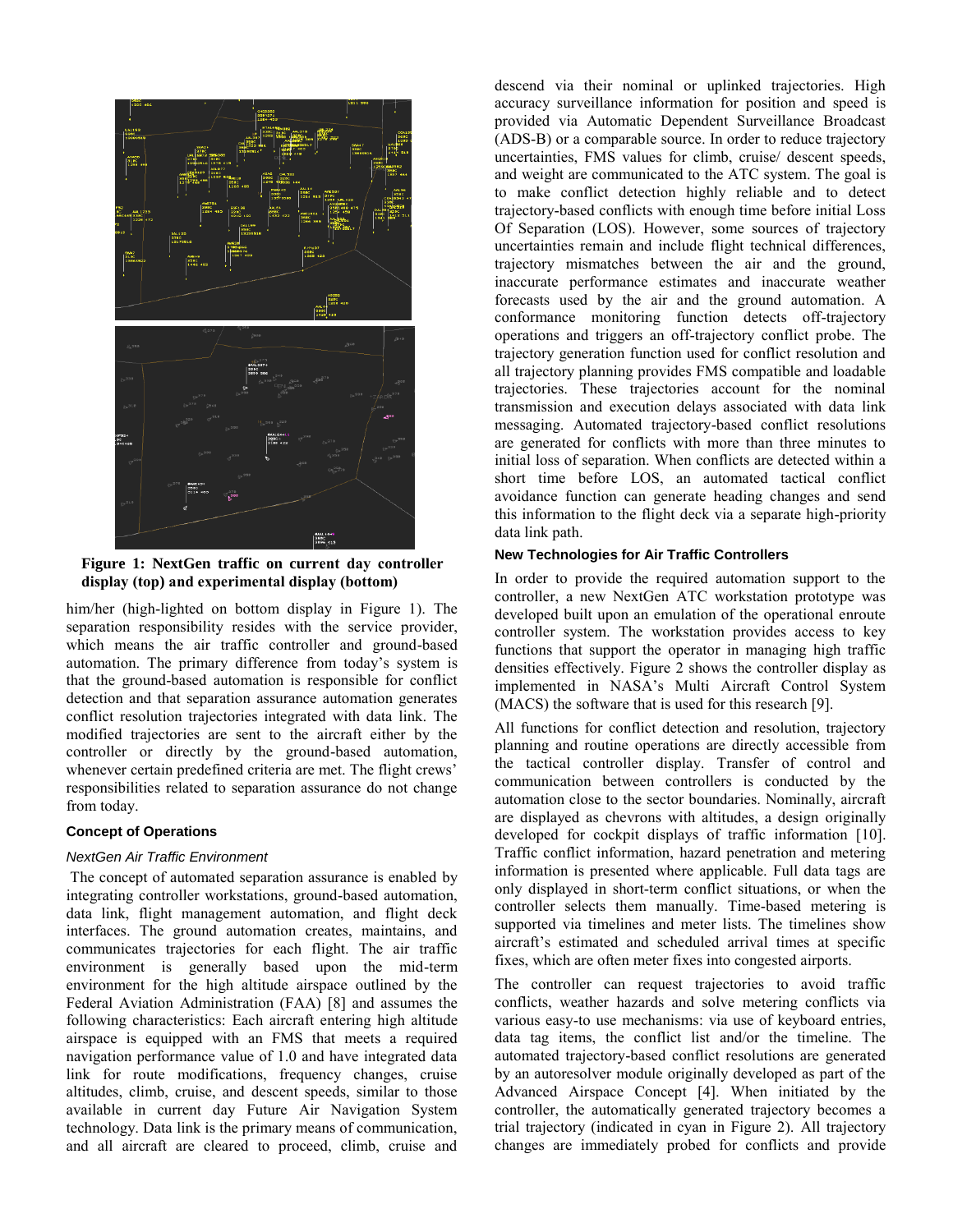real-time feedback on their status, before they are sent. Therefore, the tools are designed to be interactively used. The controller can then modify and/or uplink the trajectory constraints to the aircraft.



**Figure 2: Controller display at NextGen traffic levels with weather and metering**

As mentioned before, the automation highlights short-term conflicts and computes tactical heading changes for one or both of the involved aircraft within three minutes of predicted LOS. These resolutions are generated by a Tactical Safety Enhanced Flight Environment (TSAFE) module [11]. In the current study, the automation sent the heading change(s) at two minutes to LOS and the controller had no means to intervene. This was an experimental configuration decision rather than an operational concept decision.

### **METHOD: Experimental Design**

The experiment was designed to meet two objectives:

- A. Analyze air traffic control operations with ground-based automated separation assurance at different NextGen traffic levels under typical constraints, such as arrival time constraints and convective weather
- B. Compare this ground-based automated separation management approach to the airborne approach investigated at NASA Langley's Air Traffic Operations Laboratory (ATOL).

This paper will discuss results of the analysis for objective A; the comparison for Objective B will be presented in a separate publication [2]. The traffic scenarios and scenario events were tightly controlled. They included *short* scenarios of 15 minutes length and *medium* scenarios of 30 minutes length. *Long* scenarios of 3 hours length were also run, but have not yet been analyzed.

# *Traffic level and arrival time constraints*

The *medium length scenarios* were intended to investigate the effect of traffic level and arrival time assignments. Therefore they were designed as a 2x2 repeated measures matrix that varied the presence/absence of arrival time constraints over two NextGen (Traffic) Levels within subjects.

NextGen Level A represents an increase of approximately 50% of aircraft operations across the entire test airspace and meets the airspace operations forecast for 2025 as published by the FAA in 2009 [12]. Level A results in a wide spread of throughput levels for individual sectors ranging from current day values (15 aircraft) to more than twice current day values (42 aircraft). NextGen Level B represents an increase of approximately 100% of aircraft operations across the entire test airspace and is introduced to test scalability. Level B results in individual sector throughput of up to three times current day values (55 aircraft).

| <b>Arrival Time</b><br><b>Constraints</b> | No<br>(Baseline) | M1 | M <sub>2</sub> |
|-------------------------------------------|------------------|----|----------------|
|                                           | Yes (STA)        | M4 | M3             |
|                                           |                  |    |                |
|                                           |                  |    |                |

### **NextGen (Traffic) Level**

### **Figure 3: Design matrix for 30-minute (***medium***) scenarios**

The *short scenarios* were designed to investigate the impact of synchronous vs. dispersed trajectory changes on the operations. To force trajectory changes, arrival times were reassigned during the runs, prompting the operators/automation to generate new arrival trajectories. The timing of arrival time changes was varied within subjects. All the short scenarios were ran with the NextGen Level B traffic density..

|                                                    | Basic (STA)                            |                |
|----------------------------------------------------|----------------------------------------|----------------|
| <b>Timing of</b><br><b>Arrival Time</b><br>changes | <b>Dispersed</b><br>(one every minute) | S <sub>2</sub> |
|                                                    | Synchronous<br>(all at 6 or 8 minutes) | S3             |

**Figure 4: Design matrix for 15-minute (***short***) scenarios**

### *Test Airspace*

The primary test airspace is located in the central United States and spans the eastern part of Kansas City Center (ZKC) as well as the western part of Indianapolis Center (ZID).



**Figure 5: Test airspace. Short and medium scenarios used sectors ZKC90, ZKC98, ZID80 and ZID81.**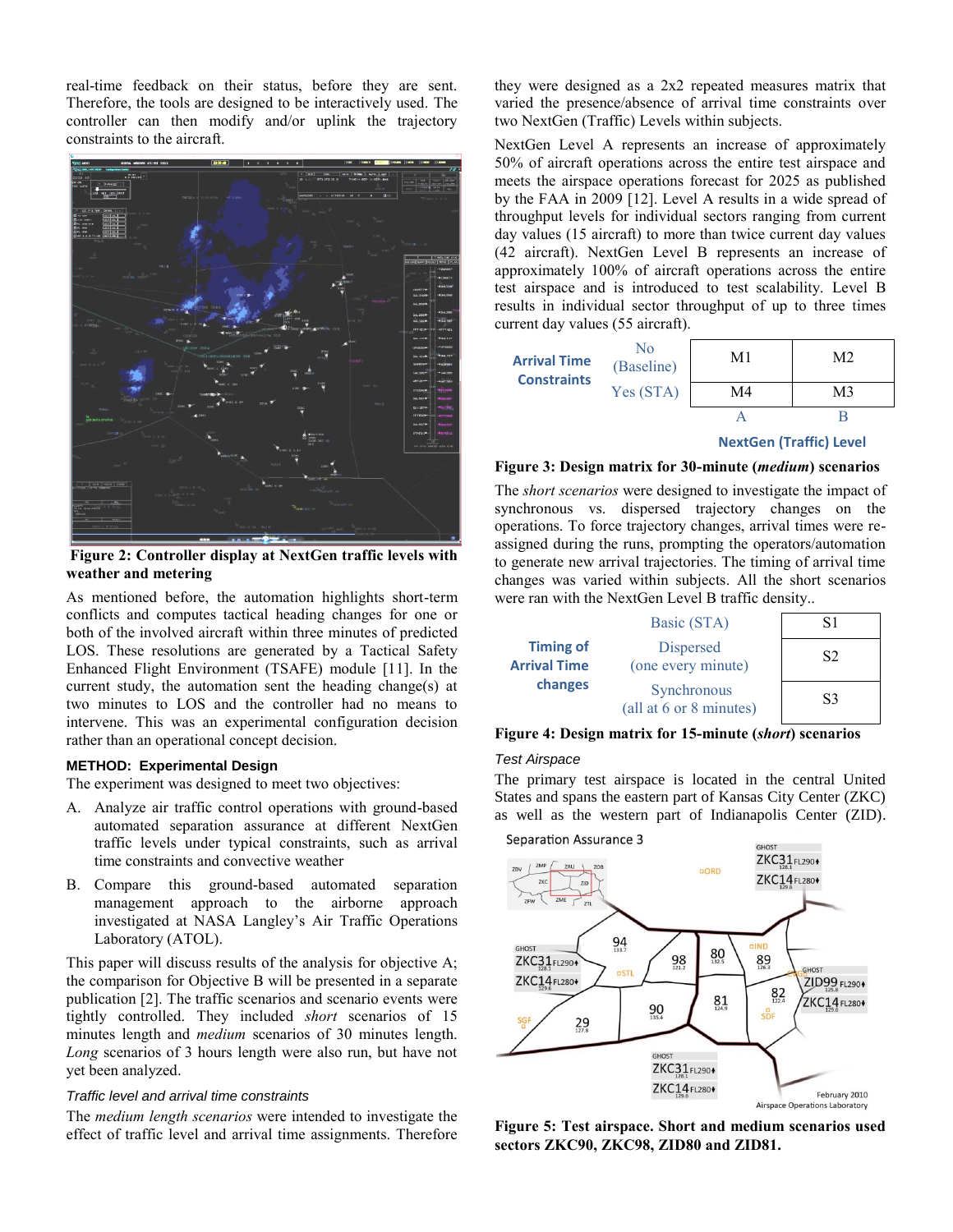As depicted in Figure 5, it covers high altitude airspace at flight level 290 and above. In the short and medium scenarios, the focus was on the four central sectors (ZKC90, ZKC98, ZID80 and ZID81), which were staffed by participant controllers.

#### **Laboratory**

The simulation was conducted in the Airspace Operations Laboratory (AOL) at NASA Ames Research Center, which uses the MACS as its simulation and rapid prototyping software [13]. For this study the AOL was configured with two participant control rooms, each hosting four tactical air traffic control sector positions and one supervisor position.

Four "ghost" confederate controllers managed traffic flows in and out of the test sectors and ten general aviation pilots operated the simulated aircraft throughout the test airspace. During the

study runs, the two control rooms were run independently in



**Figure 6: Air traffic control room in the AOL during study**

separate "worlds" each with their own ghost controllers and simulation pilots.

### **Participants**

Participant positions were the sector positions and the supervisor positions. These were staffed with six front line managers from six different en route facilities, who were current on the radar position. For the short and medium runs four additional recently retired en route controllers staffed the remaining positions within the test area. The FAA participants had not been exposed to this concept and –except for one– any of the technologies before. During the Medium runs the FAA participants staffed sectors 90, 98, and 81. During the Short runs they rotated through sectors 90, 98, and the supervisor position. The retired controllers helped during prior system shakedowns and simulations and were familiar with the tools and concepts before the simulation started.

### **Data collection**

The study was conducted during eight days in February/March 2010. During the first morning, all participants were briefed, and then the retired controllers gave a demonstration of the operations to the FAA participants. The FAA participants were trained for 2.5 days. Data collection was conducted during days 4, 5, 7, and 8. The short and medium runs were conducted in the morning. During the study the comprehensive built-in MACS data collection system recorded all possibly relevant data, including all aircraft states, trajectories, automation, and operator events. All displays were recorded by a commercial screen capture product. At the end of each run participants responded to a short questionnaire. After the study, participants completed a long questionnaire that included items on function allocation and trust in the automation. All questionnaires (post-run and postsimulation) were posted electronically at the participant position.

### **RESULTS**

The results presented in this paper include the aircraft counts within the sectors, the controller workload, operational errors and qualitative feedback on acceptability of the operations and the functional allocation between controller and automation.

# **Aircraft counts**

# *Medium Duration Runs*

Figure 7 presents the aircraft counts, per test sector, plotted over the duration of the medium runs (30 minutes). On the left hand side of the figure is the Level A condition, which was the lower overall count of the two, where it can be seen that sector ZKC90 and ZID81 –the largest of the four sectors– had the highest counts in order, followed by ZKC98 and ZID80–the smallest of the four sectors.

In terms of aircraft count, the mean number of aircraft occupying ZKC90 for the Level A condition was 34.69 (*SD* = 4.51), followed by ZID81 with a mean number of 25.94 aircraft  $(SD = 5.29)$  in sector. Sector ZKC 98 had a mean number of 20.86 aircraft (*SD* = 2.20), followed by sector ZID80, which had the lowest aircraft count with a mean number of 13.91 aircraft  $(SD = 3.71)$ . In addition to these numbers, it can be seen from Figure 7 that there were negligible differences in aircraft count between the Baseline and STA conditions.



# **Figure 7: Average traffic count over time for the Medium duration condition**

The Level B condition, found on the right hand side of Figure 7, had higher levels of aircraft count in each of the sectors relative to that experienced in Level A. While the actual counts differed between the conditions, the order of sectors in terms of aircraft count held constant across the Level B conditions with ZKC90 clearly having the highest counts (*M* = 45.76, *SD* = 5.90), followed by ZID81 (*M* = 34.66, *SD* = 5.62), ZKC98 ( $M = 28.00$ ,  $SD = 4.10$ ), and ZID80 ( $M = 20.34$ ,  $SD = 4.75$ ). And just as in the Level A condition, aircraft count did not differ significantly between the Baseline and STA conditions.

#### *Short Duration Runs*

As mentioned earlier, the Short duration runs used NextGen traffic level B for all three scheduling conditions (S1, S2, and S3). The differences in terms of the scheduling task between the three conditions did not translate into differences in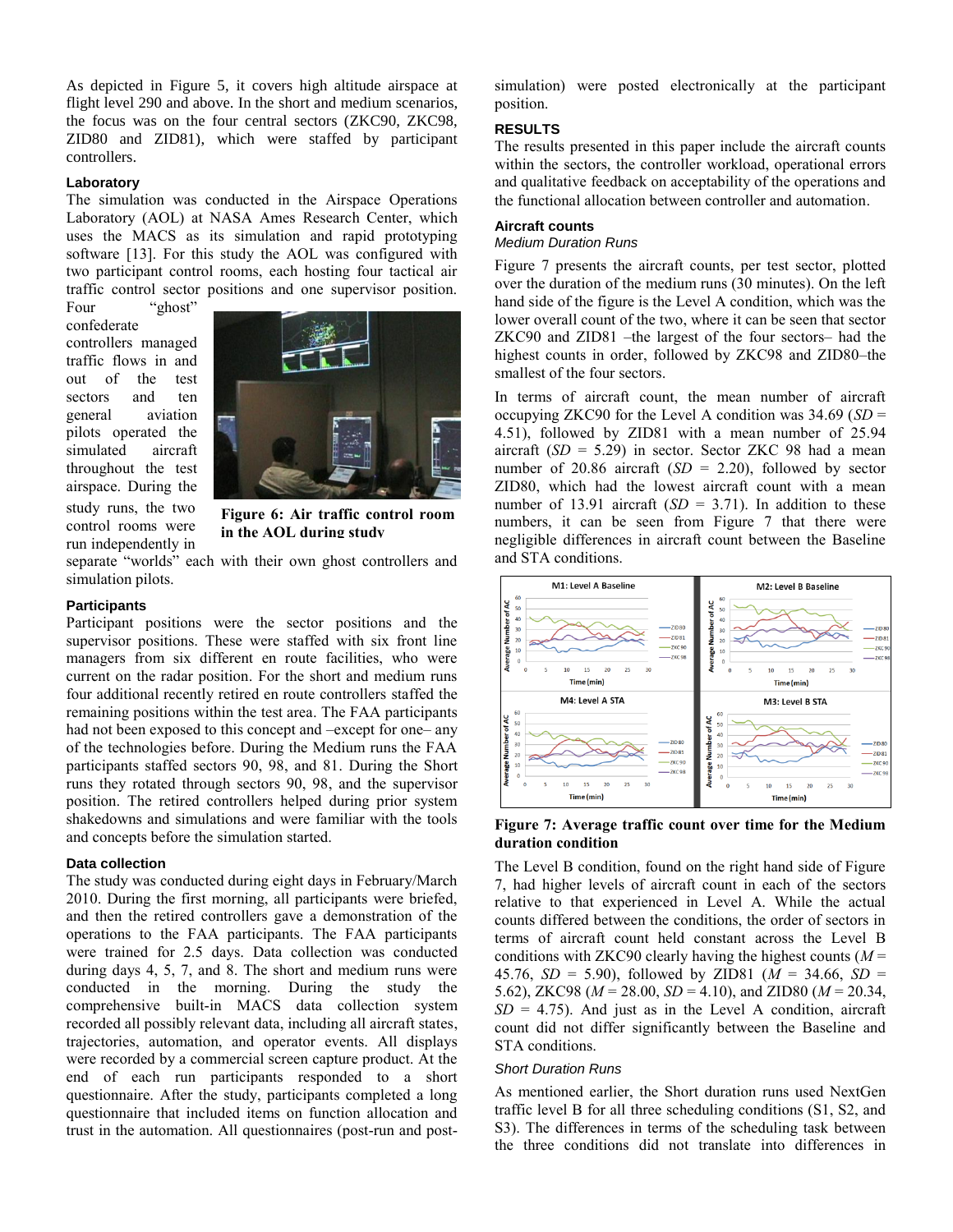aircraft count with each plot mirroring the other. The relative order of aircraft count by sector is the same as the Medium conditions with ZKC90 experiencing the highest counts  $(M =$ 49.40, *SD* = 3.24), followed by ZID81 (*M* = 37.75, *SD* = 4.96), ZKC98 (*M* = 26.77, *SD* = 4.53), and finally ZID80 with the lowest aircraft count of the four sectors ( $M = 18.45$ ,  $SD =$ 3.63).

### **Workload**

Subjective workload was obtained during the simulation runs through a workload assessment keypad. Workload prompts were presented every three minutes throughout the run to which the participants rated their perceived workload on a scale from one to six with six being the highest level of workload possible.

# *Medium Duration Runs*

In the Medium runs, the conditions were Baseline without any scheduling tasks and STA with scheduling across the Level A and B traffic levels. Figure 8 presents the mean workload ratings for each of these conditions.



**Figure 8: Mean reported workload for the Medium duration condition.**

Descriptive statistics for these conditions show that for Baseline, Level A (M1), the mean workload rating was 1.78  $(SD = 0.64)$  and the corresponding STA condition (M4) had a slightly higher mean rating of 1.83 ( $SD = 0.74$ ). At the Level B traffic level, the Baseline condition (M2) mean workload rating of 2.01 ( $SD = 0.79$ ) was higher in comparison with the Level A results. The STA condition (M3) had a more noticeable increase relative to the Baseline condition with a mean rating of 2.34 ( $SD = 0.79$ ). Overall, the STA conditions had slightly higher workload ratings, although even with the increase the ratings denote low levels of workload.

To investigate the described differences, a one-way repeated measures Analysis of Variance (ANOVA) was conducted to test the difference between the Baseline and STA conditions. Despite the trend for the STA condition having higher mean workload there were no significant differences between it and Baseline  $(F(1, 31)= 2.60, p > .05)$ . Workload across the A and B traffic levels was examined next where the differences appeared stronger, with Level B producing significantly greater workload than Level A  $(F(1, 31)=14.85, p<.01)$ .

To provide a more complete picture of workload, additional analyses were conducted to examine how workload differed between the test sectors. Similar to the differences in aircraft count between the sectors, Figure 9 shows how there were differences in mean workload reported throughout the runs.

As observed in Figure 9, the sector with the most consistently highest reported workload was ZKC90 (shown in green). Descriptive statistics show that this was indeed the case with a mean reported rating of  $2.57$  ( $SD = 0.99$ ). ZKC98 (in purple) was next with a mean workload rating of  $2.09$  (*SD* = 0.58) followed by ZID81 (in red)  $(M = 1.80, SD = 0.57)$ , and ZID80 (in blue) with the lowest mean reported workload  $(M = 1.49)$ ,  $SD = 0.34$ .



**Figure 9: Mean workload ratings reported over time, per sector, for the Medium duration condition.**

A one-way ANOVA was conducted on the mean workload ratings between the four sectors to further examine the differences. A significant difference between sectors was found  $(F(3, 60) = 7.65, p < .01)$ . To further examine the differences between sectors, Tukey's Honestly Significant Difference (HSD) tests were conducted where it was found that ZKC90 had significantly higher workload than ZID81 ( $p$  < .01) and ZID80 ( $p \le 01$ ). The only sector that ZKC90 did not significantly differ from was ZKC98.

In summary, analyses of workload in the Medium condition did not result in significant differences between the Baseline and STA conditions, but significant differences were found between traffic level conditions with Level B resulting in higher levels of workload than in A. At the sector level there were significant differences between sectors with ZKC90 reporting significantly higher levels of workload relative to all sectors with the exception of ZKC98. Despite these differences, the mean workload ratings were still fairly low considering the levels of traffic experienced.

# *Short Duration Runs*

Workload was also analyzed for the Short runs across the three scheduling conditions –basic scheduling (S1), Dispersed STA updates (S2), and Synchronous STA update (S3).

Figure 10 presents the mean workload ratings for each of the three conditions where a positive trend can be observed starting with the lowest mean workload being reported in the S1 condition ( $M = 1.97$ ,  $SD = 0.89$ ), followed with slightly higher mean workload reported in the S2 condition ( $M = 2.10$ ,  $SD = 0.97$ ), and the highest reported ratings in S3 ( $M = 2.32$ ,  $SD = 1.11$ ). As with the Medium runs, even the highest mean workload ratings were still quite low. To examine the observed differences between conditions in the Short runs, a one-way repeated measures ANOVA was conducted where a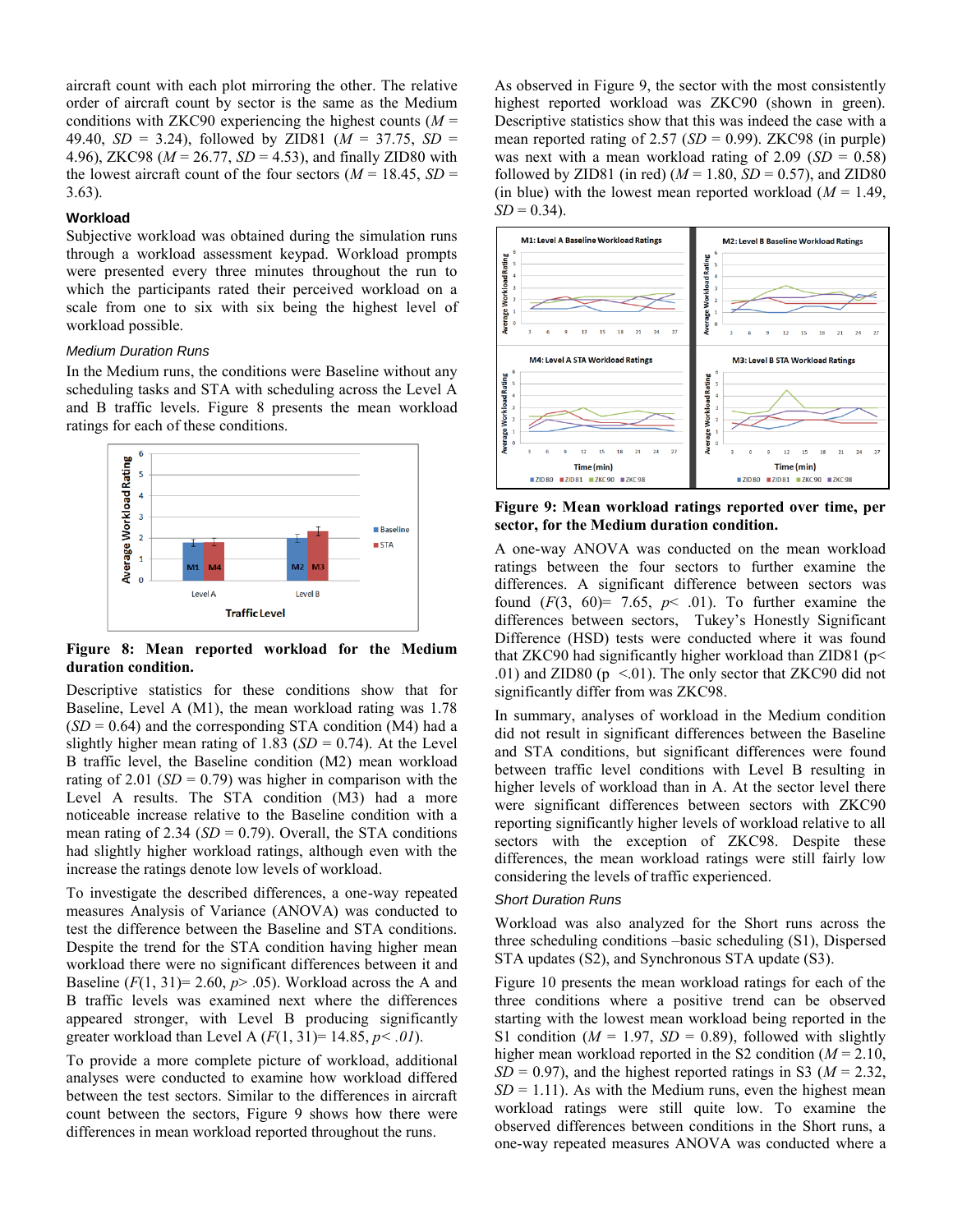significant difference was found  $(F(2, 94)= 4.81, p< .05)$ . Tukey's HSD tests were conducted to further examine the differences where it was found that the S3 condition had significantly higher workload than the S1 condition  $(p<0.01)$ .



**Figure 10: Mean reported workload for the Short duration condition.**

Workload was further examined to take into account possible differences between the four test sectors. Figure 11 presents the mean workload ratings for each of the sectors plotted over the 15 minute duration of the run. Here it can be seen that similar to the Medium runs, sector ZKC90 had, comparatively, a high level of workload. However, the workload reported from participants working ZKC98 show very similar workload ratings to ZKC90. Descriptive statistics for the sectors reveal that ZKC90 reported the highest mean workload ratings, much like in the Medium duration runs, (*M*   $= 2.88$ , *SD* = 0.86), followed closely by ZKC98 ( $M = 2.81$ , *SD*  $= 0.76$ ), then by ZID81 ( $M = 1.51$ ,  $SD = 0.71$ ), and ZID80 (M)  $= 1.32, SD = 0.34.$ 

To further analyze these workload differences between the four test sectors, a one-way ANOVA was conducted. Just as in the Medium condition, a significant difference was found  $(F(3, 140) = 50.94, p = .00)$ . Following this result, Tukey's HSD tests were conducted where it was found that ZKC90, again, had significantly higher workload than ZID81 and ZID80 ( $p$ < .01), but did not differ significantly from ZKC98. Unlike in the Medium condition, however, ZKC98 also differed significantly from ZID81 and ZID80 ( $p$  < .01) with higher mean workload.

To summarize, results from the Short condition workload analyses revealed significant differences between the Synchronous and basic scheduling conditions. Significance was also discovered while examining workload at the sector level with Kansas City sectors reporting significantly higher levels of workload than Indianapolis sectors.

#### **Loss of Separation Analysis**

Certain traffic flow interactions of climbing and descending aircraft within the scenarios included extremely complex elements that stressed the functional allocation concepts, provoking hard-to-resolve short-term conflicts in certain areas. These sometimes resulted in losses of separation that were categorized into Operational Errors (OE) (maneuvers with less than 4.5 nm and 800 feet spacing and proximity events (between 4.5 and 5 nm). The OEs were analyzed with univariate ANOVAs (see Figure 12).



**Figure 12: Average number of operational errors during medium runs.**

The medium runs gave insight into the effects of traffic levels and the arrival time metering on the safety of the operations. A two-way univariate ANOVA found a significant effect of traffic level on the number of OEs such that there were significantly more in the Level B ( $M = 1.50$ ,  $SD = 1.19$ ) versus the Level A (M=  $0.25$ , SD =  $0.46$ ) condition (F(1,12) = 6.52,  $p < .05$ ). Differences found in the number of OEs due to metering task (Baseline M=.88, SD=1.13; STA M=.88, SD=1.13 ) were non-significant (F(1,12) = .000, p > .05). No significant interaction was found between traffic density and metering task on number of operational errors.

Figure 12 could easily be interpreted as a simple correlation between aircraft count and operational errors, similar to effects in today's system. To shed further insight into this question, the operational errors during all short and medium runs were further analyzed on a sector-by-sector basis (Figure 13).

A one-way univariate ANOVA was performed and a significant effect was found for sector position (ZID80, ZID81, ZKC90, ZKC98) on the mean number of Operational Errors,  $(F(3,204) = 9.00, p < .001)$ . Post-hoc pair-wise



comparisons (Fisher's LSD) showed significant differences in mean number of OE to exist between the ZKC and ZID sectors (ZKC98 vs. ZID81, p<.001; ZKC90 vs. ZID81; p<.001; ZKC98 vs. ZID80, p<.01; ZKC90 vs. ZID80,  $p<.01$ ).

No operational errors were observed in sector ZID81, which had an average of 30 aircraft, and peaked at 45 aircraft, while sector ZKC98 had the largest amount of

**Figure 11: Mean workload ratings over time, per sector, for the Short duration condition.**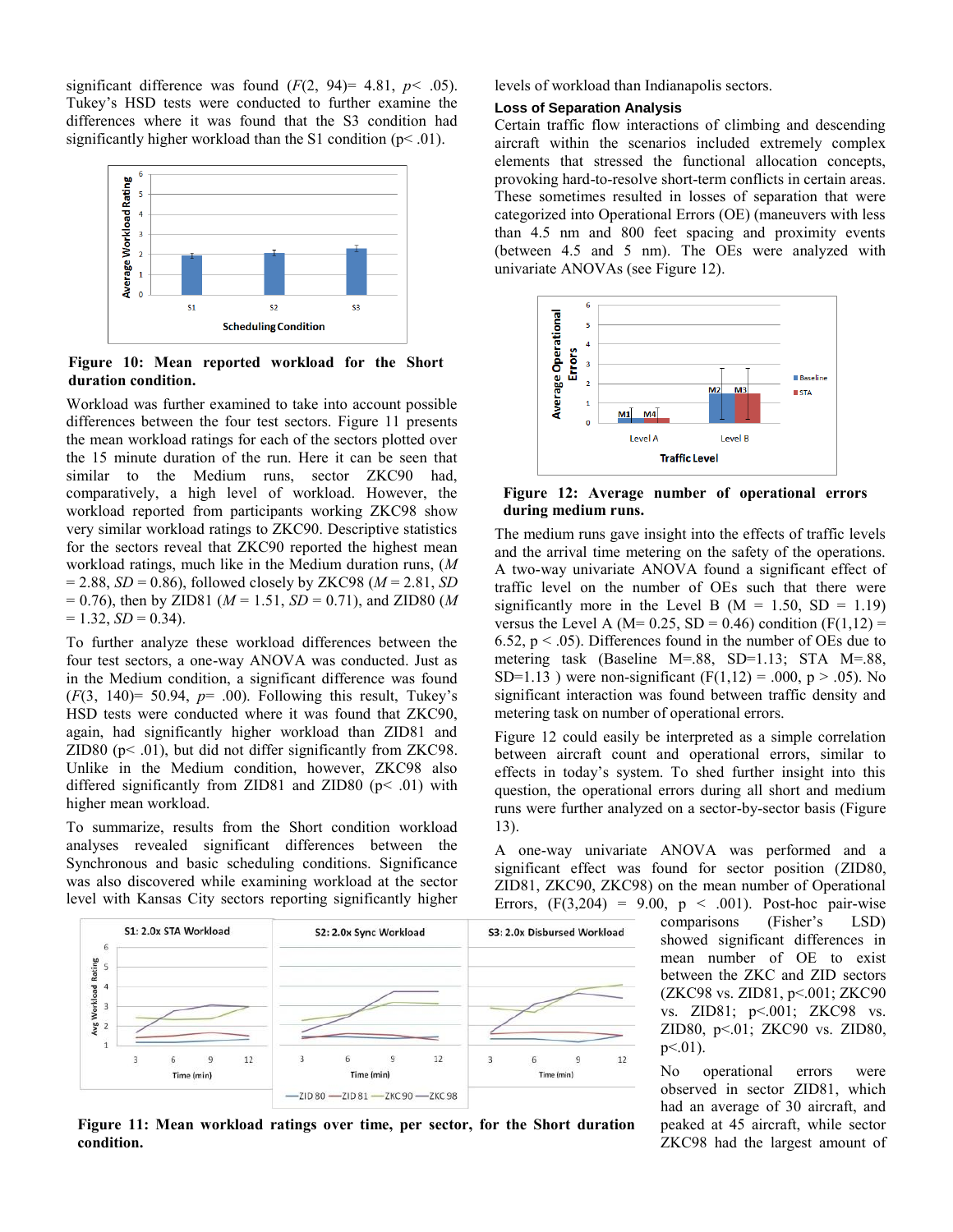operational errors, even though it typically contained much fewer aircraft than sectors ZKC90 and ZID81. Further investigation into the conflict locations revealed that the OEs seem to be related to the specific complexities mentioned at the beginning of this paragraph and occurred at sector boundaries and where uncoordinated dense departure streams interacted directly with arrival streams.



**Figure 23: Average Operational Errors by Sector**

#### **Qualitative results and discussion**

Responses to post-run questions were analyzed using nonparametric repeated-measures statistics.

#### *Acceptability of separation assurance operations*

Among the post-run questions asked were six that formed an acceptability scale which followed the Controller Acceptance Rating Scale (CARS) developed by [14] as closely as possible. Although the first question was mandatory the following questions were conditional upon previous answers. Participant answers can be compiled to form a scale from one to ten where one indicates that the operation is not safe and ten indicates that the system is acceptable. In Medium runs participants rated the separation assurance operation as safe less often under NextGen Traffic Level B (67.5% of the time) than under Level A (90.6% of the time) but although these differences were large they were not statistically significant. A general analysis of the comments indicated that it was not the absolute volume of traffic that concerned participants but that the situations became more complex as the traffic increased (and finding a conflict solution with a clear path became less and less easy). For example, one participant responded "Traffic level really not that much of a factor. Number of conflictions at any one moment were more of a factor."

In the short runs only the style of metering was varied under Level B traffic. Participants' safety ratings were very similar , here and differences were not seen in participants' ratings until the satisfactory question, where they said the separation assurance operation was satisfactory more often (97.2%) under the metering conditions with arrival time changes (S3 and S2) than under the static condition (S1) (83.7% of the time). This difference was not statistically significant.

There were significant differences in the short run CARS responses based on the sectors that controllers worked. Firstly, participants controlling ZKC sectors rated them as less safe  $(\chi^2(3) = 7.909, p = 0.048)$  and less satisfactory  $((\chi^2(3) = 8.143),$ p=.043) more often than ZID sectors. When looking across the mean ratings for the four sectors, participants controlling ZKC98 rated it as safe only 61% of the time when they rated the other sectors as safe 85% of the time. and as satisfactory

only 71% when they rated other sectors as satisfactory 97.7% of the time. Overall, the ZKC98 sector separation assurance operations were rated as less acceptable than the operations in other sectors  $(\chi^2(3) = 9.842, p=0.02)$ . From the general comments and other questions about workload, a reason for the lower ratings for sector ZKC98 is the greater number of events that occurred in this sector and that it had a more complex situation than the other sectors. This is in line with the qualitative findings from the medium runs.

In sum, the separation assurance operation was acceptable when there was less traffic but as the complexity of the situation increased (driven by greater volume) the operation approached a point at traffic level B when it became less than satisfactory or even unsafe for some sectors.

#### *Functional allocation between controller and automation*

In the post study questionnaire, one question listed sixteen different activities and asked which ones the participants would like to complete themselves and which tasks they would like the automation to take care of. The tasks ranged from "putting free track aircraft back onto their 4D routes" to "changing the range of the display" (see Figure 14).



**Figure 34: Participants' allocation of tasks between the automation and themselves**

In general, participants most frequently voted that they should share the tasks with the automation. However, there were a couple of tasks for which they had a clear preference. Eightyeight percent of participants (16) thought making and taking handoffs and transfer of communication should be left to the automation, and 83% of participants (15) thought the controller should have control of their display range adjustment. Twelve or more participants (66% plus) voted that six tasks or more should be shared between themselves and the automation. These tasks included trial planning, solving conflicts and issuing altitude changes for any reason. There were only three tasks that participants assigned fairly equally to themselves and the automation, these were "coordinating with neighboring sectors when conflicts span boundaries", "separating full data blocks" and "approving and sending reroutes due to weather". As general groupings, these